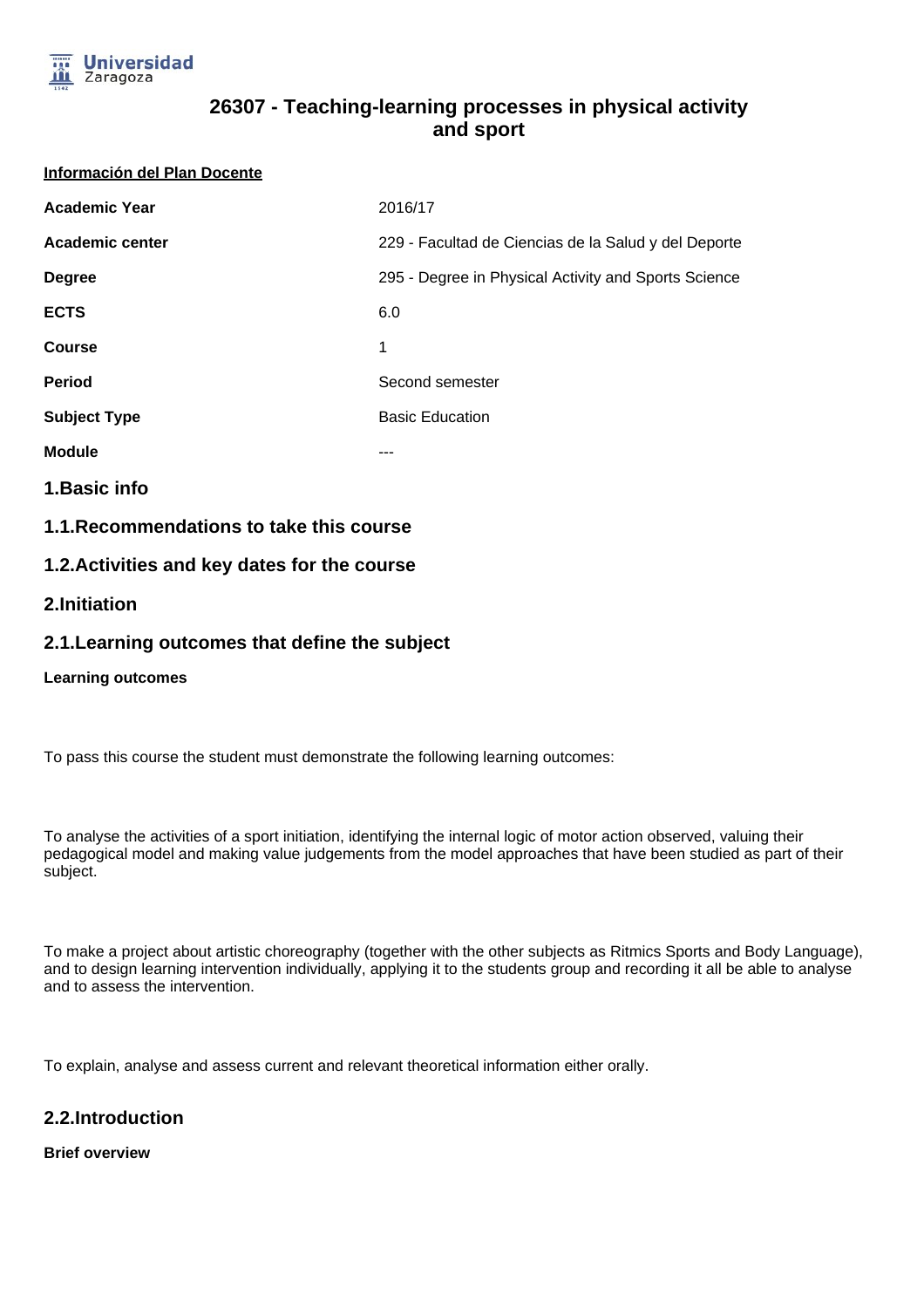

Teaching and Learning processes in physical activity is a subject with 6 ECTS credits. Training sessions include both theoretical and practical parts. The practical sessions include both motor situations based on different pedagogical approaches that their have to be analysed. Also the analysis of the teaching and learning is made of the observed motor skills in the teaching observartion Laboratory and reflect them. Theoretical sessions require a high level of participation and active involvement of the students who take part in the course.

The subject aims to connect the theory and practice studies. The theoretical learnings will be devoted to case studies, and defend a work and a project. This project should be done in groups and their assessment should be carried out together with the other three subjects of the degree.

# **3.Context and competences**

- **3.1.Goals**
- **3.2.Context and meaning of the subject in the degree**
- **3.3.Competences**
- **3.4.Importance of learning outcomes**
- **4.Evaluation**
- **5.Activities and resources**
- **5.1.General methodological presentation**
- **5.2.Learning activities**
- **5.3.Program**
- **Program:**

# **LEARNING RESSOURCE I:**

## **LEARNING IN SPORT INITIATION.**

- Lecture 1: Models in sports initiation.
- Lecture 2: Action rules in sports initiation.
- Lecture 3: Warm-up and stretching
- Lecture 4: The Decalogue for physical activity and sports professionals.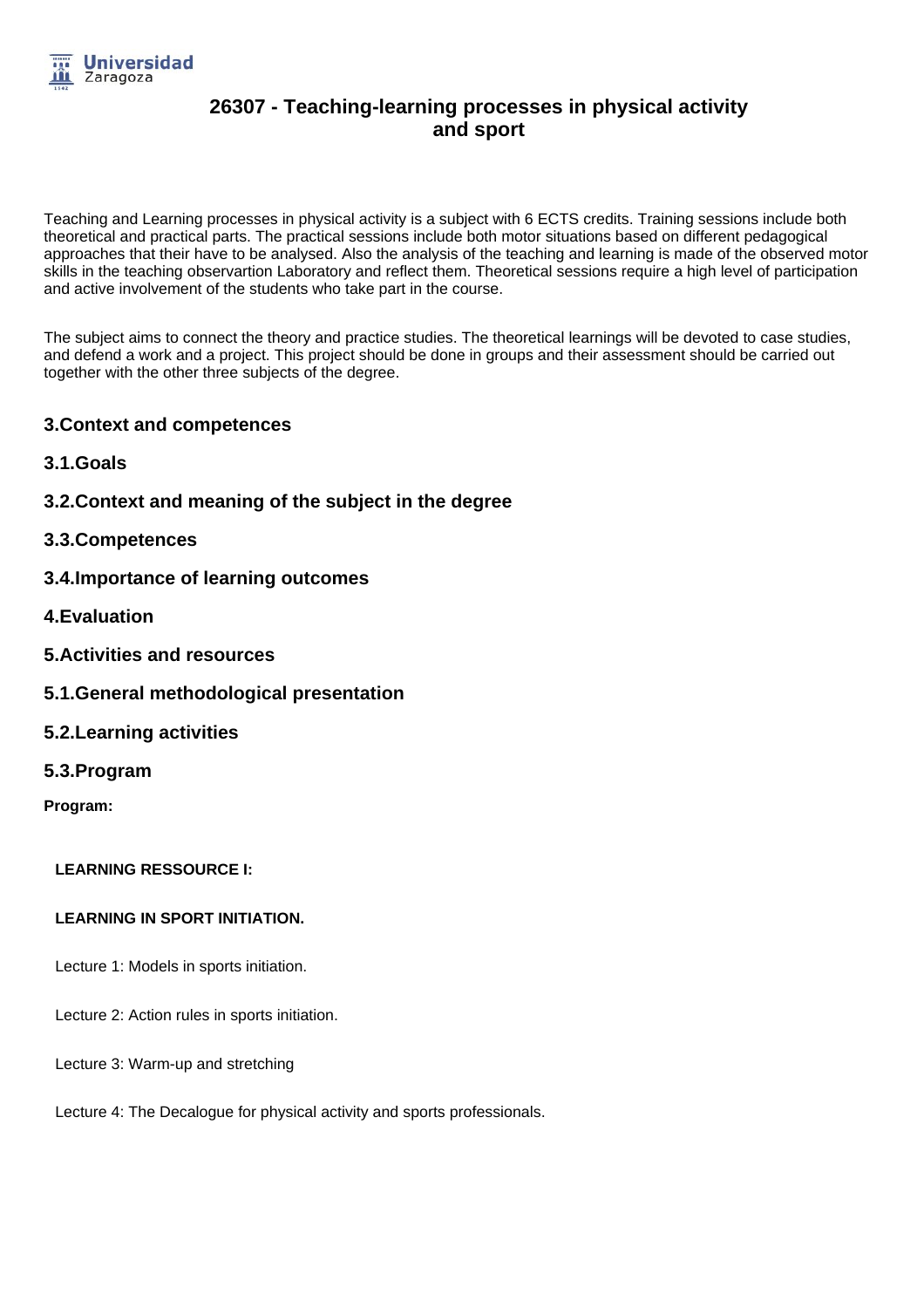

## **LEARNING RESSOURCE II:**

## **TEACHING AND LEARNING PROCESSES IN PHYSICAL ACTIVITY.**

Lecture 5: Perceptual factors.

Lecture 6: Emotional and cognitive factors.

Lecture 7: Motor and relational factors.

Lecture 8: Communication Processes

#### **LEARNING RESSOURCE III:**

## **TEACHING AND LEARNING PROCESSES: ACTIVE INVOLVEMENT OF TEACHERS AND TRAINERS.**

Lecture 9: Professional attention to perceptual factors.

Lecture 10: Professional attention to emotional and cognitive factors.

Lecture 11: Professional attention to motor factors.

Lecture 12: Engage the students in the effective teaching.

## **LEARNING RESSOURCE IV:**

## **THEORETICAL AND PRACTICAL IDEAS ABOUT TEACHING SPORT AND PHYSICAL ACTIVITY**

Lecture 13: Pedagogical concepts and studies

Lecture 14: Psychological concepts and studies

Lecture 15: Epistemological concepts.

Lecture 16: Development of theoretical and practical knowledge in relation to the physical activity and sport teaching